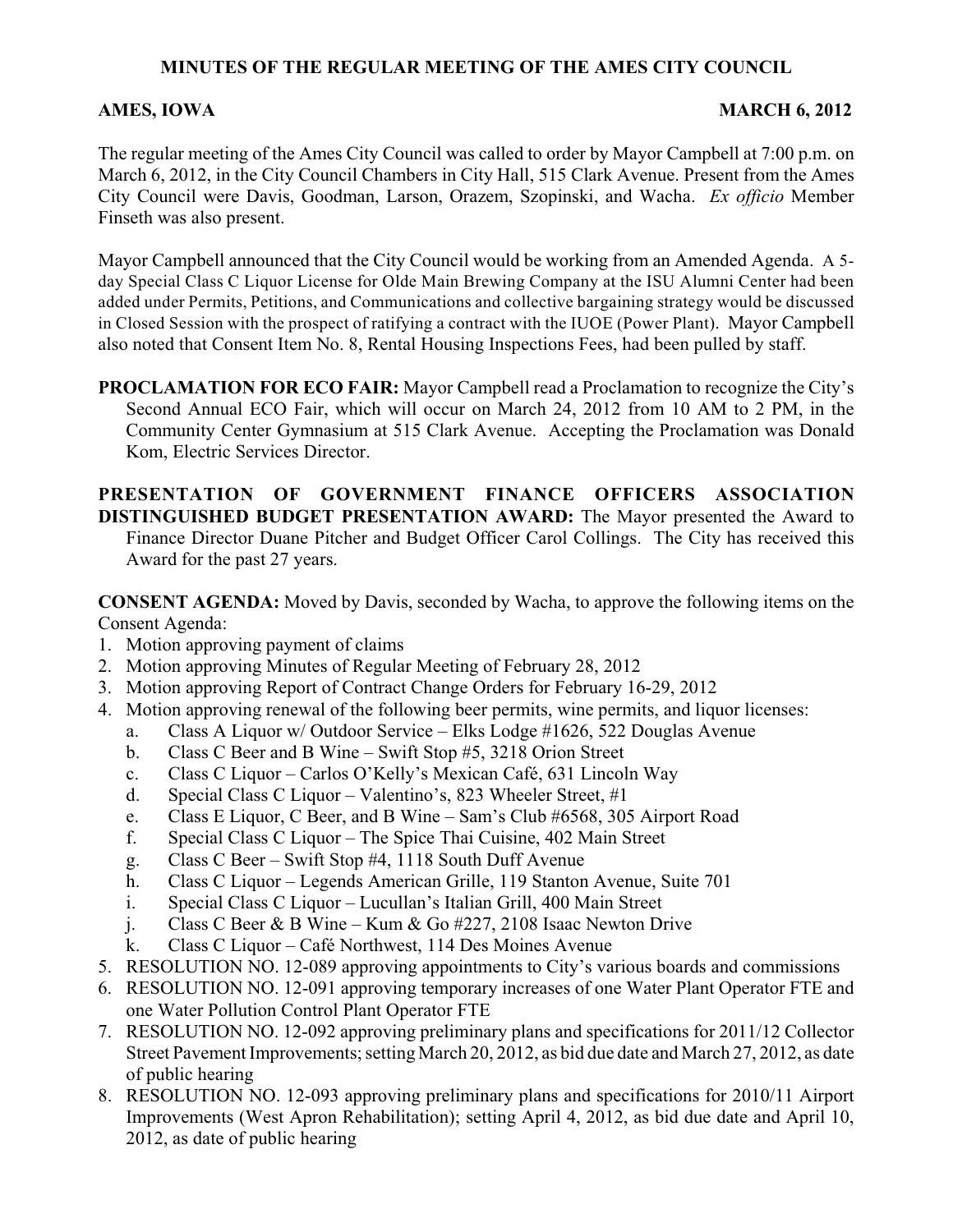- 9. RESOLUTION NO. 12-094 approving preliminary plans and specifications for 2010/11 Concrete Pavement Improvements (Lincoln Swing and Oakland Street); setting April 4, 2012, as bid due date and April 10, 2012, as date of public hearing
- 10. RESOLUTION NO. 12-095 approving preliminary plans and specifications for Unit No. 8 Feedwater Heater Replacement; setting April 11, 2012, as bid due date and April 24, 2012, as date of public hearing
- 11. RESOLUTION NO. 12-096 approving preliminary plans and specifications for Unit No. 8 Superheater and Boiler Tube Replacement Project; setting April 25, 2012, as bid due date and May 8, 2012, as date of public hearing
- 12. RESOLUTION NO. 12-097 awarding contract to Fairbanks Scales, Inc., of Davenport, Iowa, in the amount of \$48,036.00 for 2011/12 Resource Recovery System Improvements (New Scale Platform)
- 13. RESOLUTION NO. 12-098 approving Change Order No. 1 for Power Plant Unit No. 8 Air Heater Basket

Roll Call Vote: 6-0. Resolutions declared adopted unanimously, signed by the Mayor, and hereby made a portion of these minutes.

**PUBLIC FORUM:** No one came forward to speak.

**HEARING ON AMENDMENTS TO FISCAL YEAR 2011/12 BUDGET:** Mayor Campbell opened the public hearing. There being no one wishing to speak, the hearing was closed.

Moved by Goodman, seconded by Davis, to adopt RESOLUTION NO. 12-099 amending the budget for the current Fiscal Year ending June 30, 2012.

Roll Call Vote: 6-0. Resolution declared adopted unanimously, signed by the Mayor, and hereby made a portion of these minutes.

**HEARING ON ADOPTION OF FY 2012/13 BUDGET:** The Mayor opened the hearing. No one requested to speak, and the hearing was closed.

Moved by Davis, seconded by Wacha, to adopt RESOLUTION 12-100 approving the FY 2012/13 budget.

Roll Call Vote: 6-0. Resolution declared adopted unanimously, signed by the Mayor, and hereby made a portion of these minutes.

Noting that the 2012/13 Budget included General Obligation Bond funding for the possible extension of utilities on East Lincoln Way, Council Member Szopinski recalled that the Council had not yet made a decision on whether or not to move that project forward. She asked to know the next steps. City Manager Schainker explained that the approved FY 2012/13 budget had appropriated funds for the issuance of bonds to extend utilities to 590<sup>th</sup> on Lincoln Way plus along Grant Avenue. Corresponding funds will also be needed out of the Utilities from the Water and Sewer Fund (rate increases) if the Council elects to move forward to pay for those projects. His recommendation will be that the City issue General Obligation Bonds abated with utility fees. The next step normally would be to hire an engineer to start designing the projects. However, in this case, under the Council's goal of "Promote Economic Development" and objective to "Develop Ames as a Regional Center," there was a task that stated that the City Council will decide what questions need to be answered to make a decision on whether to move ahead with these projects. The City Council was to have sent questions to City Manager Schainker. He had received some questions from one Council member and had passed those on to the other Council members and the Mayor. The Council now had to decide if that task had been fulfilled -- if they needed more information or were ready to move ahead and hire the engineer to start designing the project, which would allow it to be bid.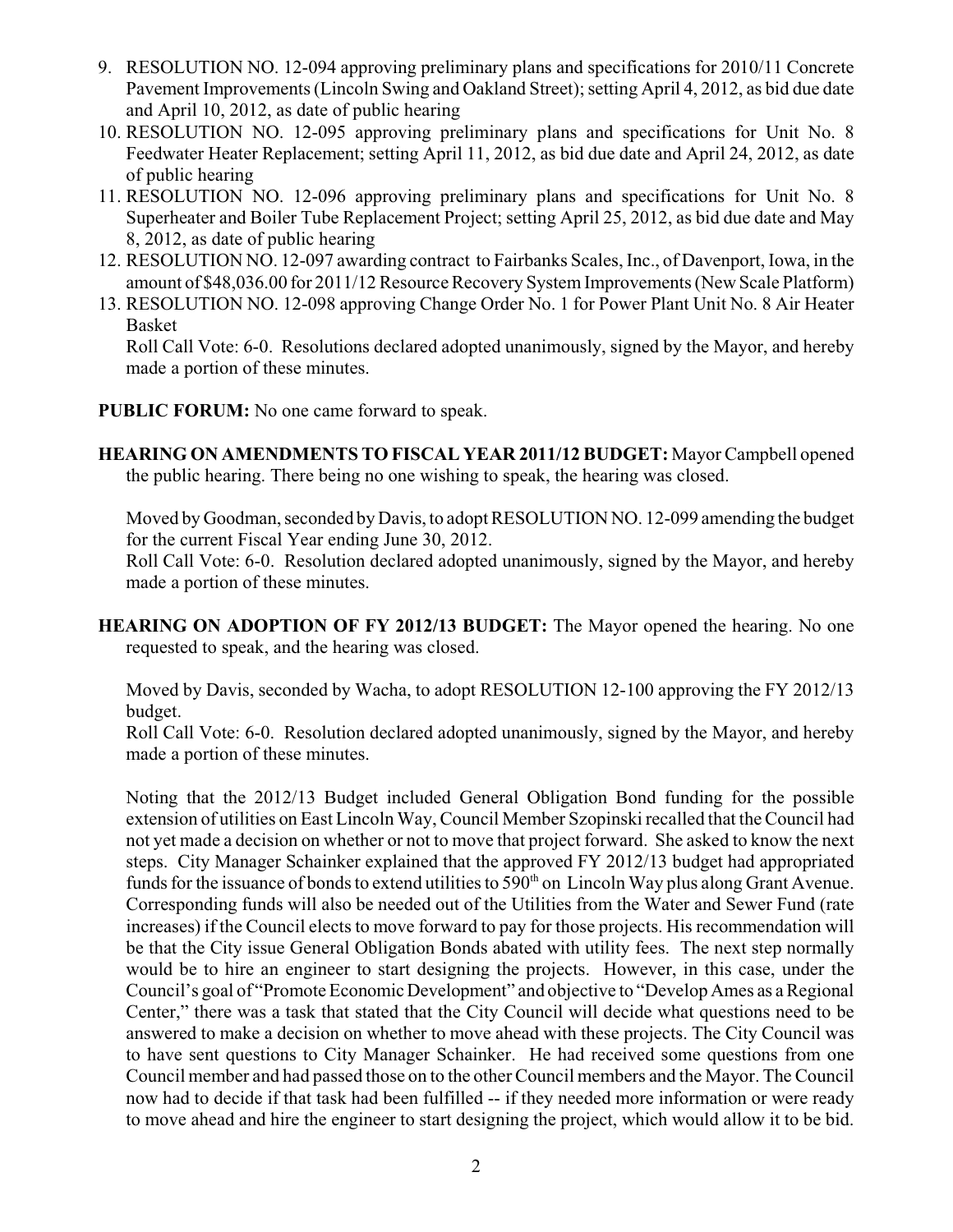City Manager Schainker asked the Council members to decide whether they wanted to continue to discuss these issues in a workshop setting or at a Regular Council Meeting. He noted that the 2012/13 Budget starts July 1, 2012; an engineer could be hired after that time, so the decision should be made this spring.

Council Member Szopinski said that she had more questions and more questions had been asked of her from members of the community. Ideas had been offered to her regarding other areas of the City that perhaps should be considered, and questions had been asked of her regarding the number of acres of land being considered. Ms. Szopinski explained that she had voted on this issue with the understanding that she was not for it or against it, but was expecting the opportunity to have the questions brought forward and answered. City Manager Schainker said that once he has the list of questions, he will need to determine how much study will be needed before an answer can be provided. He asked if there were other questions about the projects. It was his preference that the questions/responses be discussed at a Council meeting or workshop.

Council Member Goodman reported that he had submitted some questions, but he was not sure if the other Council members also wanted to know the answers to his questions. He believed that the Council members needed to have an opportunity to weigh in on which of those questions matter to them.

Mayor Campbell suggested that the Council members send their questions to Mr. Schainker prior to the next Council meeting on March 27. He will distribute them to the Council members on the Friday preceding the meeting.

**HEARING ON GENERAL OBLIGATION LOAN AGREEMENT:** The public hearing was opened by Mayor Campbell. No public comments were received, and the Mayor closed the hearing.

Moved by Davis, seconded by Larson, to adopt RESOLUTION NO. 12-101 approving the General Obligation Loan Agreement in an amount not to exceed \$13,150,000 for the purpose of paying for improvements to streets, water and sanitary sewer lines, flood mitigation projects, rehabilitating City parks, and replacing City park bicycle/ pedestrian bridge

Roll Call Vote: 6-0. Resolution declared adopted unanimously, signed by the Mayor, and hereby made a portion of these minutes.

**OUTDOOR SERVICE AREA EXTENSION FOR DUBLIN BAY:** Moved by Davis, seconded by Goodman, to approve an extension of the Outdoor Service Area for Dublin Bay, 320 South 16<sup>th</sup> Street.

Vote on Motion: 6-0. Motion declared carried unanimously.

### **5-DAY SPECIAL CLASS C LIQUOR LICENSE FOR OLDE MAIN BREWING COMPANY:**

Moved by Davis, seconded by Goodman, to approve a 5-Day (March 15-19) Special Class C Liquor License for Olde Main Brewing Company at ISU Alumni Center, 420 Beach Avenue. Vote on Motion: 6-0. Motion declared carried unanimously.

**REQUEST FOR TAX ABATEMENT FOR 202 EAST LINCOLN WAY:** Planning and Housing Director Steve Osguthorpe reported that the property at 202 E. Lincoln Way was the former site of the Lincoln Lodge Motel. The building had deteriorated in recent years. In 2010 the property was sold, and the new owner, the ACE Community Credit Union demolished the building and is marketing the property for commercial development. The property is zoned Highway-Oriented Commercial (HOC). According to Mr. Osguthorpe, the City Council had established criteria under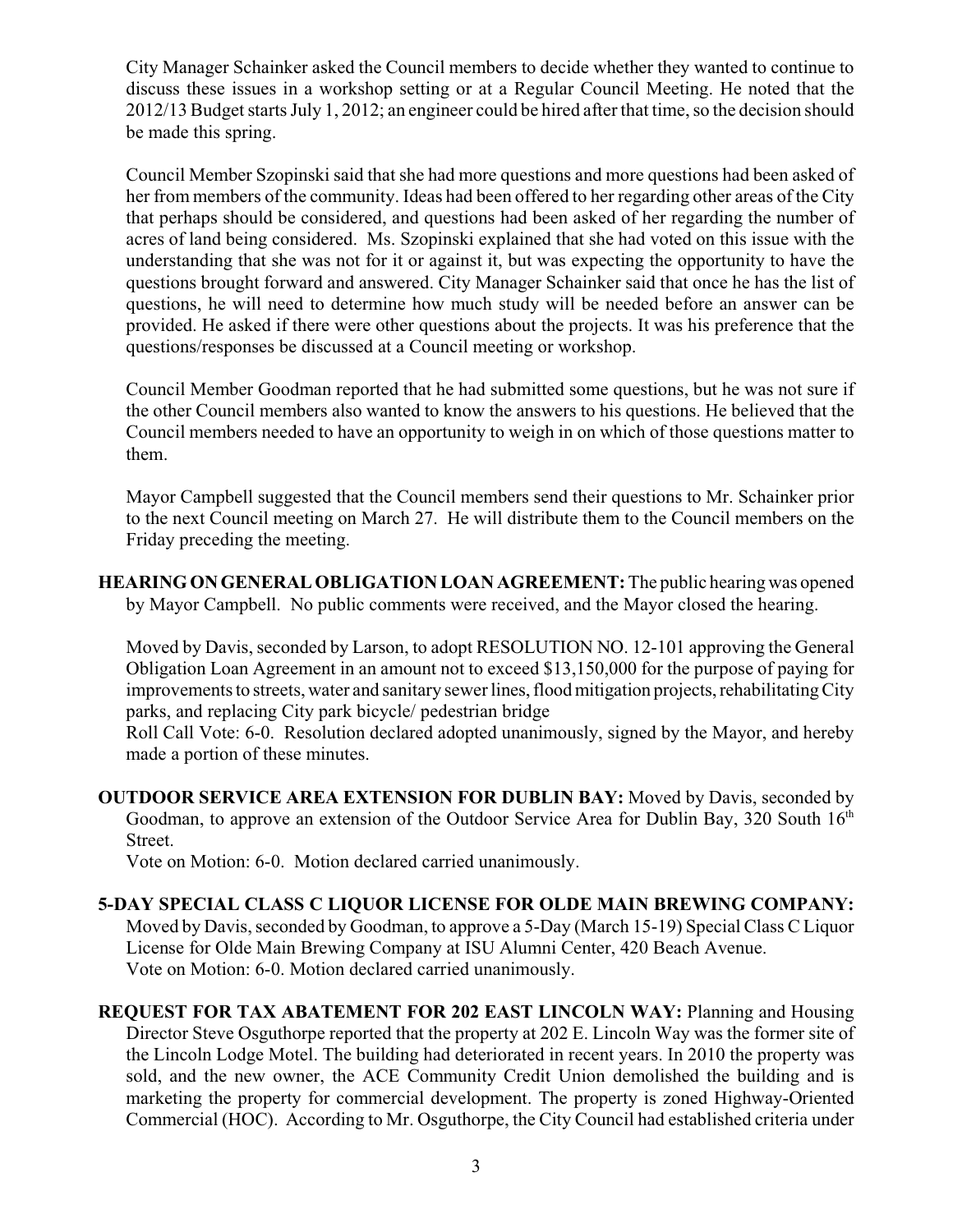which the Council would consider establishing Urban Revitalization Areas to incentivize redevelopment of properties zoned HOC. One of those criteria is: "Properties with a principal building that has been determined by the Building Official as meeting the definition of Public Nuisance" in Chapter 5 of the *Ames Municipal Code.*" Since that determination was not made before the building was demolished, Mr. Wheeler submitted information to support a finding that the building was a public nuisance prior to demolition. The Council's attention was brought to a number of photos that had been included with Council Action Form. The photos showed the deteriorated condition of the building and safety issues that had existed. There was also asbestos present in the building. It was pointed out that there also had been frequent police activity at the property prior to the building's demolition. Mr. Osguthorpe directed the Council's attention to a March 2, 2012, letter explaining the unique situation that led to the building being torn down prior to it being declared a public nuisance. Mr. Osguthorpe advised that Mr. Wheeler is requesting abatement of property tax on 100% of the value of land in each of six years following redevelopment.

Director Osguthorpe provided arguments in support of and against the tax abatement for this project. According to Mr. Osguthorpe, while the effort to clean up this area by the ACE Credit Union is laudable, it does not appear to legally meet the slum and blight requirements of the Urban Revitalization provisions of the *Iowa Code* by declaring the structure a public nuisance after it has been removed. It was pointed out that this property is an eastern gateway into the community.

City Manager Schainker advised that if the City Council would like to offer a tax abatement incentive that could benefit the Credit Union, the Council could direct the staff to explore a new Urban Revitalization Area. That direction would either be based on the removal of slum and blight from a larger geographic area, which includes at least two dilapidated structures, or based on the promotion of economic development again for a larger area. Mr. Schainker also noted that if the City Council were to continue with past practice, three tax abatement schedules would be offered to the developer: a three-year 100% abatement, a five-year partial/decreasing abatement, or a tenyear partial/decreasing abatement.

City Planner Jeff Benson noted that the Redevelopment Criteria provided to the City Council as part of the staff report for this item was an example for property located in the Highway-Oriented Commercial zone. The map pertained to Criterion No. 4, which is not slum and blight; it is a combination of Highway Commercial zoning, being in the flood plan, and being within1,000 feet of a well field. He pointed out that the property at 202 E. Lincoln Way is not within 1,000 feet of a well.

City Attorney Doug Marek explained the process if the City Council wanted to establish an Urban Revitalization Area. He described the three steps involved: (1) first deciding whether Council wants to have a program for which a property would be eligible, (2) define the Urban Revitalization Area based on statutory criteria, and (3) create a Plan by Resolution that applies.

Council Member Orazem offered his opinion that the area in question is one where economic activity needs to be produced fairly quickly. It is an entrance to the City and should look attractive. He does not, however, promote having a plan for a single piece of property and another plan for another single piece of property. East Lincoln Way, South Duff, and South  $16<sup>th</sup>$  Street have similarities in that in order to develop there, a change in the configuration needs to be made so that the City is not put at risk if additional flooding events occur. Mr. Orazem believes that that entire area should be considered for a program that would include making the area more attractive for businesses, less flood-prone, and improve the appearance as an entrance to the City.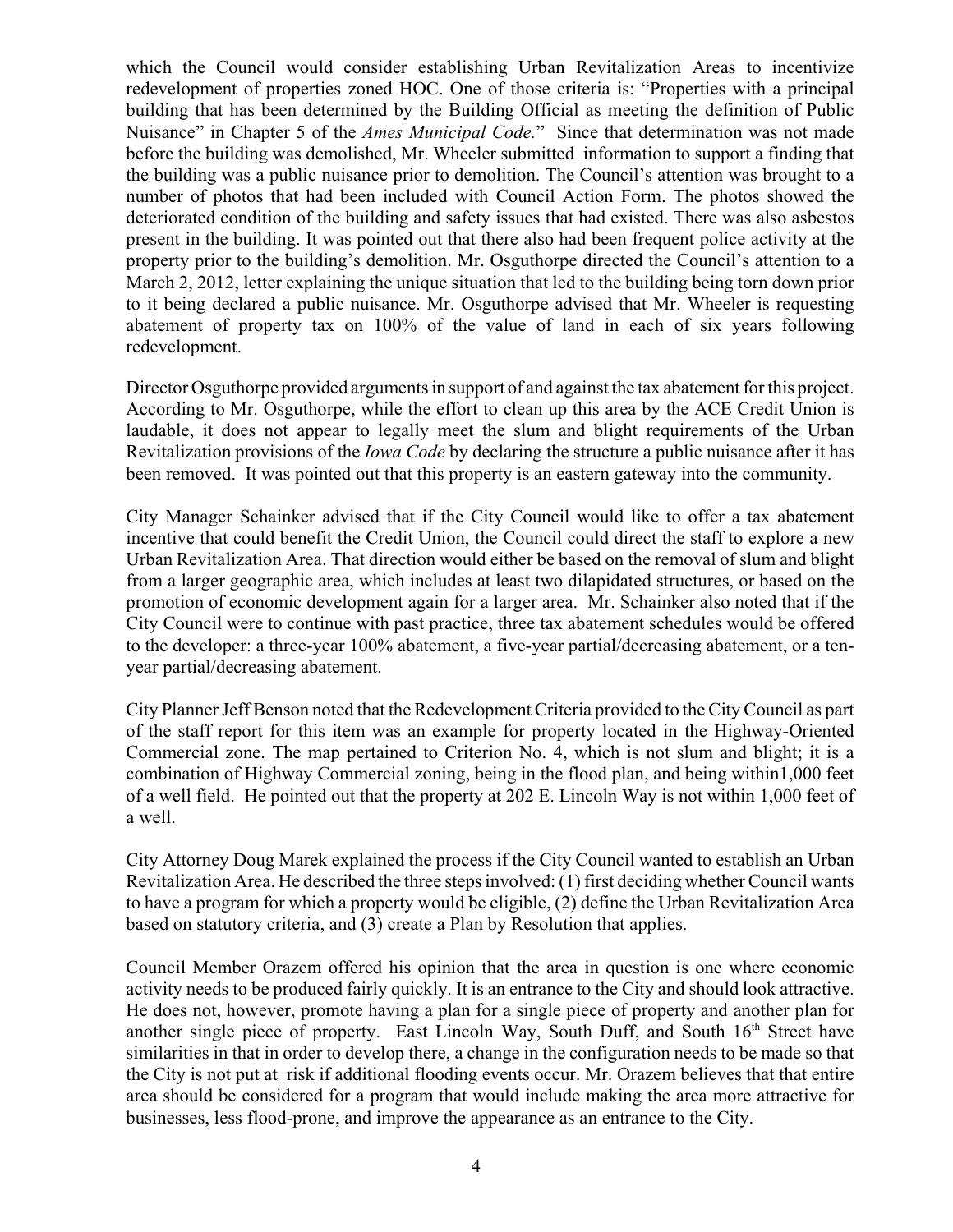City Council Member Goodman stated his observation that there are many redevelopment opportunities throughout the community that would benefit the City if they were to take place; however, the City cannot subsidize all of the projects. He said that South Duff is a great example of the market choosing to redevelop properties, proving that sometimes people invest their own money to make something happen without taxpayers paying for it.

Roger Wheeler spoke, stating that he was representing Ames City Employees Credit Union. Mr. Wheeler clarified that the building at 202 E. Lincoln Way was demolished prior to the property changing ownership. He advised that the property was an eyesore, a safety hazard, and a nuisance to the neighborhood, and the Credit Union purchased it to rid the area of the nuisance. Mr. Wheeler advised that two former prospective developers had rejected the site and decided to locate elsewhere. In addition, the current owner is a government-regulated financial institution that has federal regulations placed on its assets. The new owner has found that the property is not be marketable for redevelopment without tax abatement and is asking for assistance. Mr. Wheeler believes this is a unique request since the property that was torn down was definitely slum and blight and a nuisance property.

Council Member Wacha agreed that the former Lincoln Lodge was dilapidated and a definite eyesore; however, its redevelopment should not be incentivized.

Council Member Goodman noted that it did serve the public good for the building at 202 E. Lincoln Way to be torn down. If the owners had come to the Council prior to demolishing the building, it might have qualified under the slum and blight criteria.

Council Member Larson said that he believed the property was purchased by the Credit Union speculating that it was marketable for redevelopment. Although it has taken longer than what was anticipated, it still might sell. He stated that even if the owner had made the request for tax abatement prior to demolishing the building, he still would have wanted to see a plan for the property.

Moved by Larson, seconded by Wacha, to deny the request for tax abatement for 202 E. Lincoln Way.

Vote on Motion: 5-1. Voting aye: Davis, Goodman, Larson, Szopinski, Wacha. Voting nay: Orazem. Motion declared carried.

## **REQUEST FOR LAND USE POLICY PLAN (LUPP) AMENDMENT FOR OAKS GOLF COURSE:** Assistant City Manager Bob Kindred reported that the City Council had received a letter from Chuck Winkleblack concerning a development opportunity for the Oaks Golf Course located outside the City limits. His request sought designation of the area for residential development of four or five very large lots (10 - 12 acres each). Mr. Kindred advised that the Council needed to determine whether it desires to give formal consideration to this request. Should Council decide to proceed further, a determination would then be needed as to whether the proposal is a Major or a Minor Amendment to the Land Use Policy Plan (LUPP).

According to Mr. Kindred, the proposed amendment to the LUPP would involve changing this land use designation from Parks and Recreational to Rural Residential in order to allow development of residential estate lots. It was suggested that the Council give consideration to such factors as the City's ability to provide utilities to the area, impact on the City's watershed (particularly Ada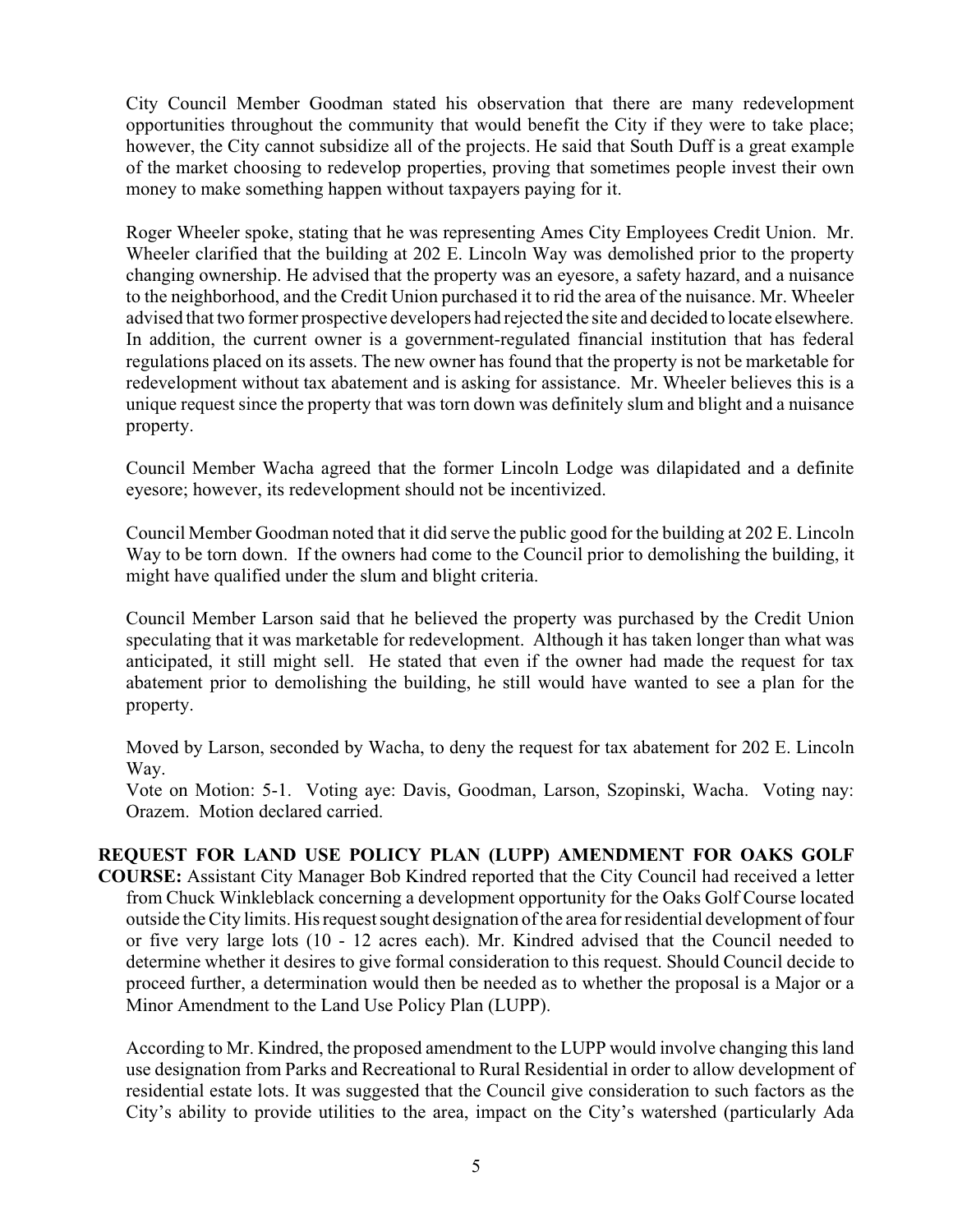Hayden Lake), impacts on the view from Ada Hayden Memorial Park, and general consistency with the Council's adopted goals and policies.

According to Mr. Kindred, the site is designated in the LUPP as Rural Service and Agricultural Conservation Area. The Ames Urban Fringe Plan designates this site as Parks and Recreational Area with a small portion to the south that is designated Natural Area. (The Parks and Recreational Area designation is a subclass of the Rural Service and Agricultural Conservation Area.) To accommodate the large lots that Mr. Winkleblack is proposing, the site would need to be designated as Rural Residential.

Mr. Kindred reported that the site is not in an Allowable Growth Area of the Land Use Policy Plan. There was no expectation that the land in question would ever be annexed into the City. Since Mr. Winkleblack is not seeking annexation, a change to the LUPP Allowable Growth Designation is not needed.

The key issue in this case that staff had identified was how the sanitary sewage from the proposed development would impact the City, and especially, the Ada Hayden Watershed. Staff believes that, with only four lots being developed, it would be much more manageable than if it were developed more intensively. It was noted that, under the County's Rural Residential development regulations, there could potentially be 35 lots built on the site in question. Mr. Kindred recommended that if the City Council decided to move forward with this, it would be appropriate to consider an agreement before the Plan is changed that there only be a certain level of intensity of development.

Council Member Larson noted the importance of restricting the use of phosphorus and fertilizer on the land. Mr. Kindred advised that the City would not have legal authority to require those restrictions; however, it would be best if the developer voluntarily agreed to do so. City Attorney Marek told the Council that the *Iowa Code* prohibits any municipal ordinances related to regulation of chemicals; it can be done through an agreement process as a recorded covenant. He also noted that covenants do not last forever.

Mr. Kindred reported that Mr. Winkleblack also is proposing trading a portion of his property currently being used for park access in exchange for a portion of Ada Hayden Heritage Park along Grant Avenue. According to Mr. Kindred, if Council desires to consider that exchange, advice from the Parks and Recreation Commission should be sought. Mr. Winkleblack, 105 S. 16<sup>th</sup> Street, Ames, emphasized that the two topics (LUPP Map change and land swap) were two separate issues. The Council was told by Mr. Kindred that currently, Mr. Winkleblack allows the Parks staff to access its maintenance facilities at Ada Hayden over his property. There are other ways that the City staff could get to the maintenance buildings. Mr. Winkleblack emphasized that this would alleviate taxpayers from having to pay for improvements to Grant Avenue and give the City the land that it is currently using to access its maintenance shed. The City would have the same number of acres.

Mr. Winkleblack told the Council that over half of the Oaks Golf Course is not in the Ada Hayden Watershed. He also stated that, on the approximate 42.5 acres, a maximum of two septic systems would be installed in the Watershed area, and depending on lot configuration, there might only be one. It was also noted by Mr. Winkleblack that he had been working with an environmental expert concerning the potential development of the land in question for years. He noted that he would be willing to discuss restrictive covenants on the land, i.e., restricting the use of fertilizer and phosphorus. Mr. Winkleblack pointed out that a low-density residential use may provide an appropriate buffer between the Park to the south and the agricultural lands to the north.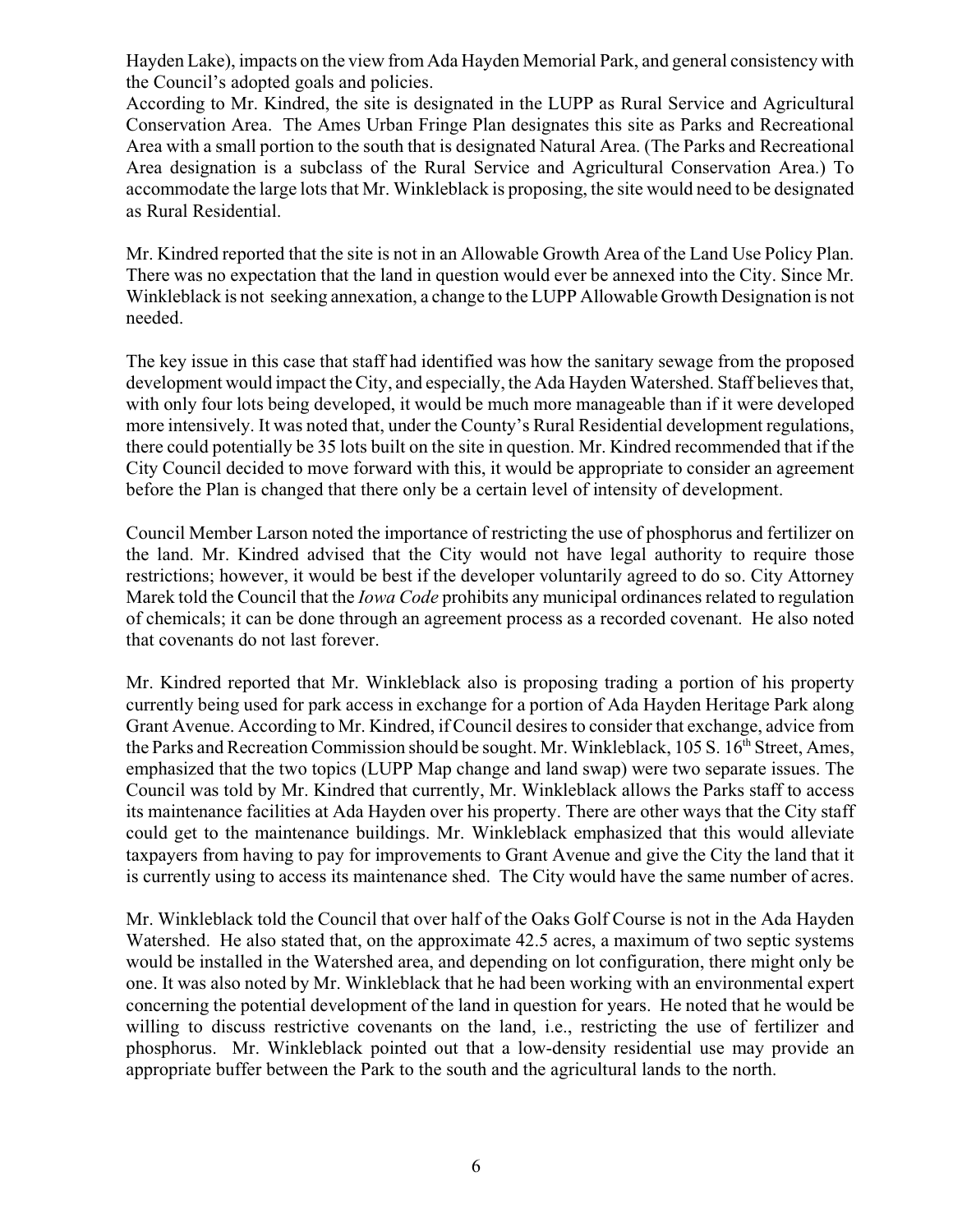It was stated by Mr. Winkleblack that Oaks Golf Course would be operational this year. The time frame for its redevelopment would depend on how discussions go with the City Council and Story County Board of Supervisors.

Director Osguthorpe advised that, following the determination of whether it is a Major or Minor Amendment, the City Council may choose to either consider the amendment immediately or to defer any action on the proposed amendment until the next scheduled review of the entire LUPP. He noted that the LUPP states that the Plan should have a comprehensive review approximately every five years. Under the procedures enacted to facilitate changes to the Ames Urban Fringe Plan, two of the three jurisdictions (Ames, Gilbert or Story County) need to agree to consider the request. All three jurisdictions would then need to approve the change for it to take effect.

Moved by Orazem, seconded by Goodman, to refer to staff to authorize an application for a Land Use Policy Plan Map change for the land commonly known as Oaks Golf Course.

Council Member Goodman said that he would support the motion because it would provide stability on land where people live. He felt that the key to its success would be the development of an agreement that would guarantee that there would not be more than four homes on the land and protect Ada Hayden Heritage Park into perpetuity. Director Osguthorpe advised that conditions could be placed on the approval of a LUPP amendment to safeguard the lake.

Vote on Motion: 6-0. Motion declared carried unanimously.

Discussion ensued as to whether the amendment would be considered Minor or Major. Council Member Larson recommended that it be put through the Minor Amendment process; it would be a good opportunity to see if the process would accomplish what the Council had intended. Mr. Osguthorpe noted that the Council had directed staff to expand the notice requirement to 300' beyond the property; however, in this case, the property is largely surrounded by the Park. He told the Council members that the notice boundary could be expanded if they so desired.

Moved by Larson, seconded by Wacha, to designate the proposed change as a Minor Amendment to the Land Use Policy Plan.

Vote on Motion: 5-1. Voting aye: Davis, Larson, Orazem, Szopinski, Wacha. Voting nay: Goodman. Motion declared carried.

Director Osguthorpe clarified that Mr. Winkleblack will also need a similar referral of his request from either Gilbert or Story County, since this is a change to the Ames Urban Fringe Plan.

Moved by Larson, seconded by Davis, to refer the issue of the land swap to the Parks and Recreation Commission.

Council Member Wacha advised that he did not think the City of Ames would benefit from the proposed land swap. He noted that Ames voters passed a referendum to acquire the parkland, and the City Council should not swap any of the land without definite benefit being received.

Council Member Davis clarified that he had seconded the motion to allow the Parks and Recreation Commission to come back to Council with its recommendation. He felt that it should go through the normal process. Council Member Szopinski said that she was concerned that the Council was referring items to staff that could be decided at this meeting. She didn't see any benefit to the City to swap the land. It was her opinion that the City did not need the access road to get to its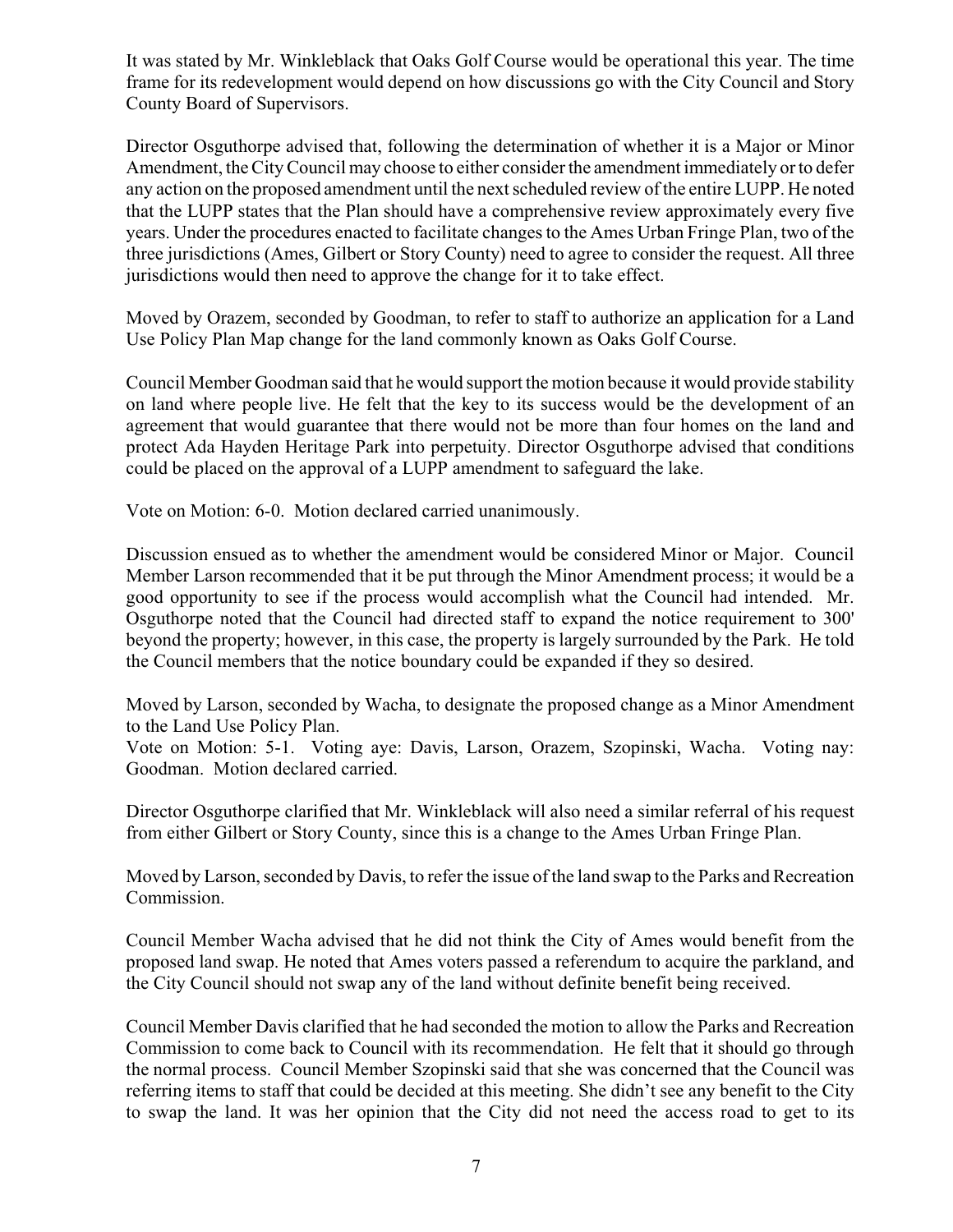maintenance buildings. Ms. Szopinski also thought that it would further jeopardize the view of the natural area.

Council Member Goodman noted that there is a public process when City disposes of assets. He doesn't feel the proposed land swap meets that requirements of the process.

Council Member Larson again clarified that he referred the issue to the Parks and Recreation Commission only to receive its recommendation on the matter of access to the City's maintenance facility and get its perspective as to whether there would be any benefit to the City to "swap" the land.

Mayor Campbell said that, by referring the issue to the Parks and Recreation Commission would also afford the City time to determine if such an arrangement is legal since the land had been acquired through a bond referendum.

Council Member Goodman advised that he could support the motion if the word "swap" was taken out. Mr. Larson said the referral was more to determine if the land owned by Mr. Winkleblack is necessary for the City to access its maintenance shed. He commented that he could withdraw the motion and rephrase it; however, his intent was to get input from the Parks and Recreation Commission as to whether it sees any merit in the City owning the land. Council Member Larson stated that he hoped that the motion he had made initially would give the Parks and Recreation Commission the latitude to address the issue.

Vote on Motion: 2-4. Voting aye: Davis, Larson. Voting nay: Goodman, Orazem, Szopinski, Wacha. Motion failed.

# **REQUEST FOR LUPP AMENDMENT FOR PROPERTY WEST OF GEORGE WASHINGTON**

**CARVER:** Assistant City Manager Kindred recalled that the City Council recently received a letter from Chuck Winkleblack concerning a development opportunity west of George Washington Carver Avenue located outside the City limits. He was seeking designation of the area for annexation to accommodate a senior housing project and additional residential development. Mr. Kindred advised that if the Council decided to proceed further, a determination would then be needed as to whether the proposal is a Major or a Minor Amendment to the Land Use Policy Plan (LUPP).

According to Mr. Kindred, the Ames Urban Fringe Plan designates this site as Priority Transitional Residential. To accommodate annexation and access to City utilities that Mr. Winkleblack is proposing, the site would need to be designated as Urban Residential. The site is not in an Allowable Growth Area of the Land Use Policy Plan. In 2008, it was at first designated within the North C area for purposes of the Targeted Growth Study initiated by Council. However, due to difficulties in extending sanitary sewer service to this area, it was ultimately excluded from the North Growth Area. Since Mr. Winkleblack is seeking annexation, a change to the LUPP Allowable Growth Designation would be needed.

Mr. Kindred referenced the 2008 Targeted Growth Study, which had showed a cost of just under \$1,000,000 to bring sanitary sewer up the Squaw Creek valley to eventually serve this area. He noted that part of that cost would provide service to the Northwest Growth Area. It was stated by Mr. Kindred that the City's Public Works staff is reviewing the current capacity of the sewer up to the area. That area is also going to be improved under the Sanitary Sewer Evaluation Study.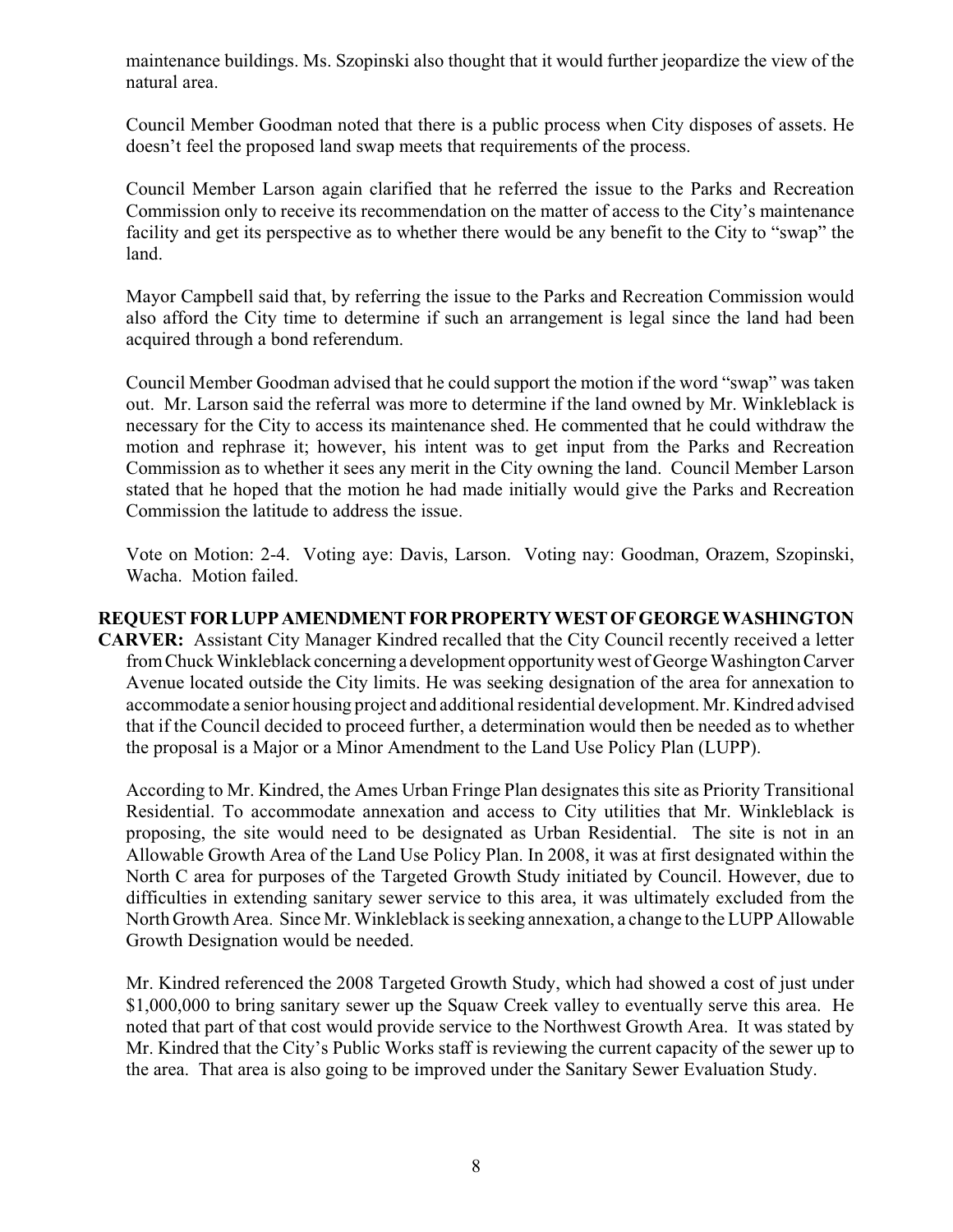Mr. Osguthorpe noted that the annexation area proposed by Mr. Winkleblack could require the nonconsenting annexation of three parcels of land along GW Carver Avenue in order to avoid creating an island of unincorporated land. The "80/20" process was explained by Mr. Kindred. Chuck Winkleblack 105. S.  $16<sup>th</sup>$  Street, Ames, advised that he had not specifically talked to the three land owners. If it is found to not be feasible, those properties could be excluded.

Council Member Larson questioned why 80 acres was needed to be brought in when the proposed project would take substantially less. Mr. Winkleblack said that they would like to bring in all the land that is owned by one particular property owner. He also stated that one potential project will take up 20 acres.

Mr. Winkleblack stated that he disagreed with the sanitary sewer assessment. In the Study, North Growth Area C encompassed a much larger area (several hundred acres). He noted that he had been working with Public Works for the past four to six months. Mr. Winkleblack said that he believes there is capacity to serve the area in question with gravity-flow. He stated that he would not be bringing this request to the Council if that infusion of cash by the City (\$1,000,000) would be needed. According to Mr. Winkleblack, if there is a capacity issue, there is a pipe in Moore Park that might be at the wrong elevation. There could be a "fix" to that pipe for less than \$100,000 that would allow for the capacity needed. Mr. Winkleblack also advised that when Northridge Heights was developed at Weston, the sewer was placed under George Washington Carver; that was done at the landowners' expense. Significant improvements have been made to George Washington Carver as the result of Northridge Heights, and he believes that there would be no or minor costs to the City for the sewer. The road is in place, but if a turning lane would need to be installed, it would be done at the developer's expense.

Scott Williams, Civil Engineer with Alfred Benesch & Co., Ames, explained that there was a 15" sanitary sewer main installed, instead of the standard 8" main, when Northridge Heights was developed to allow for more capacity to serve farther north. Based on his recent discussions with Public Works staff, at issue is a 400-foot-long stretch of pipe through Moore Park that apparently was installed flatter than it should have been in the 1980s. The capacity may or may not be enough based on modeling to accommodate some additional areas. Flow meters have been installed to determine current flows so that additional capacity can be determined. Even if the pipe does not have additional capacity, there are "fixes" that would be much less costly than \$1,000,000. At the inquiry of Council Member Wacha, Mr. Williams replied that much of the North Growth Area has changed since the 2008 Study; and now much of that Area is planned to be served from a different direction. Council Member Goodman asked if the developer was proposing to pay for the "fixes" to the pipe through Moore Park to accommodate additional capacity. Mr. Winkleblack said he would need to know what exactly would be entailed, but he did not feel it was fair to require him to cure problems that had been caused by improperly installed pipe 30 years ago. He said that he would be willing to pay for the "fix" if it "was in the range" of what they now believe it will take.

Replying to Council Member Goodman's question about Hunziker Land Development not agreeing to sharing the cost of the road in Rose Prairie, Mr. Winkleblack replied that he had requested that the engineering be done first so that the cost of the road would be known. He further stated that Hunziker Land Development was very willing to pay for its share of the engineering costs, but since one parcel of land had been foreclosed on, Hunziker was being expected to pay for that share as well. Mr. Schainker commented that the City had offered that the remaining developers and the City share the costs equally.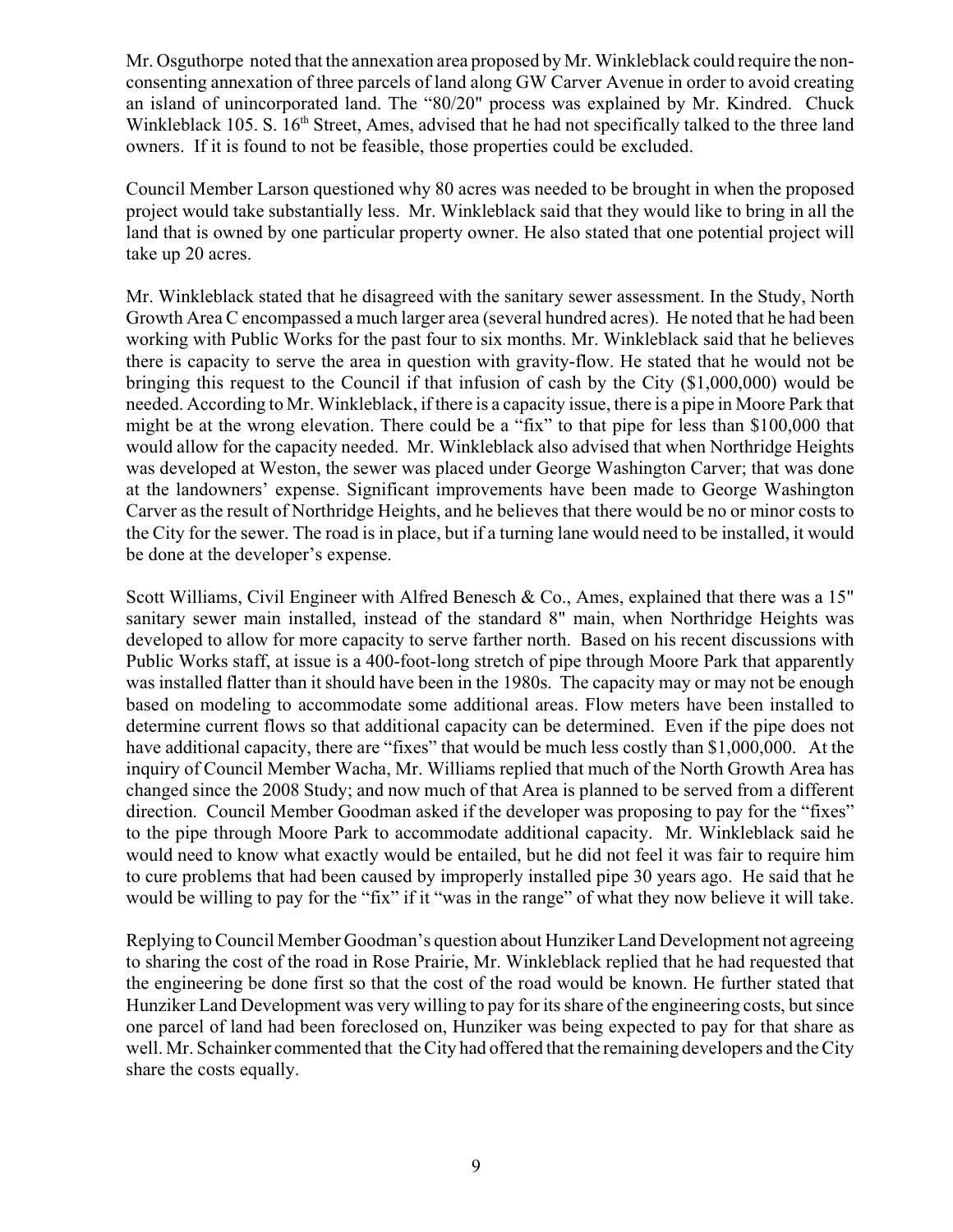Mr. Winkleblack contended that, at one time, 100+ acres were going to be served by the sanitary sewer installed by the developer for Northridge Heights. They are no longer planning to develop another 100 acres; they are asking to bring in 80 acres. Logically, if it were big enough to serve 100 acres, it is big enough to serve 80 acres.

Municipal Engineer Tracy Warner advised that what is being labeled as an "under-capacity pipe" in the 2008 Sanitary Sewer was laid at a shallower slope. There are a couple of fixes: the section could be relaid or a redundant pipe could increase capacity in that section. She noted that this is the same neighborhood that the City has been working with on flood mitigation projects.

Discussion ensued on who had installed the pipe through Moore Park. Council Member Larson said that if it was the City's doing, then the City should now fix it. If it was not, the developer has stated his willingness to fix it. Ms. Warner advised that the cost of the "fix" would be approximately \$75,000.

Moved by Larson, seconded by Davis, to direct staff to accept an application and formally consider the LUPP amendment request.

Mr. Larson noted that the revenue that would come off of a \$10 - \$12 million development would be substantial, especially if the property could be developed without the City giving any abatement and without investing any more money in infrastructure.

Mr. Kindred said that it is also relevant to note that, in January 2011, the City Council amended the LUPP to designate the area from GW Carver on the west to Quarry Estates on the east as the North Allowable Growth Area. To support that growth, Council is also considering a 2012/13 Budget that includes \$1.4 million to extend water and sewer infrastructure to that area. He made the Council aware that designating another allowable growth area in north Ames could create competition with the lands in which the City is placing a significant investment.

Council Member Goodman pointed out that the Council does not know any of the other costs associated with the proposed development. If there are no costs to the City, it would be a great project as it is adjacent to the City limits and there would be no costs to install infrastructure. He said, however, to add 80 more acres to the capacity of the community slows down the payback on the \$1.4 investment in the north that had already been approved.

Vote on Motion: 4-2. Voting aye: Davis, Larson, Orazem, Wacha. Voting nay: Goodman, Szopinski. Motion declared carried.

Moved by Orazem, seconded by Goodman, to determine that the proposed change be a Minor Amendment to the LUPP.

Vote on Motion: 6-0. Motion declared carried unanimously.

Director Osguthorpe said that, under the procedures enacted to facilitate changes to the Ames Urban Fringe Plan, two of the three jurisdictions (Ames, Gilbert or Story County) would need to agree to consider the request. All three jurisdictions would then need to approve the change for it to take effect.

The meeting recessed at 9:15 p.m. and reconvened at 9:22 p.m.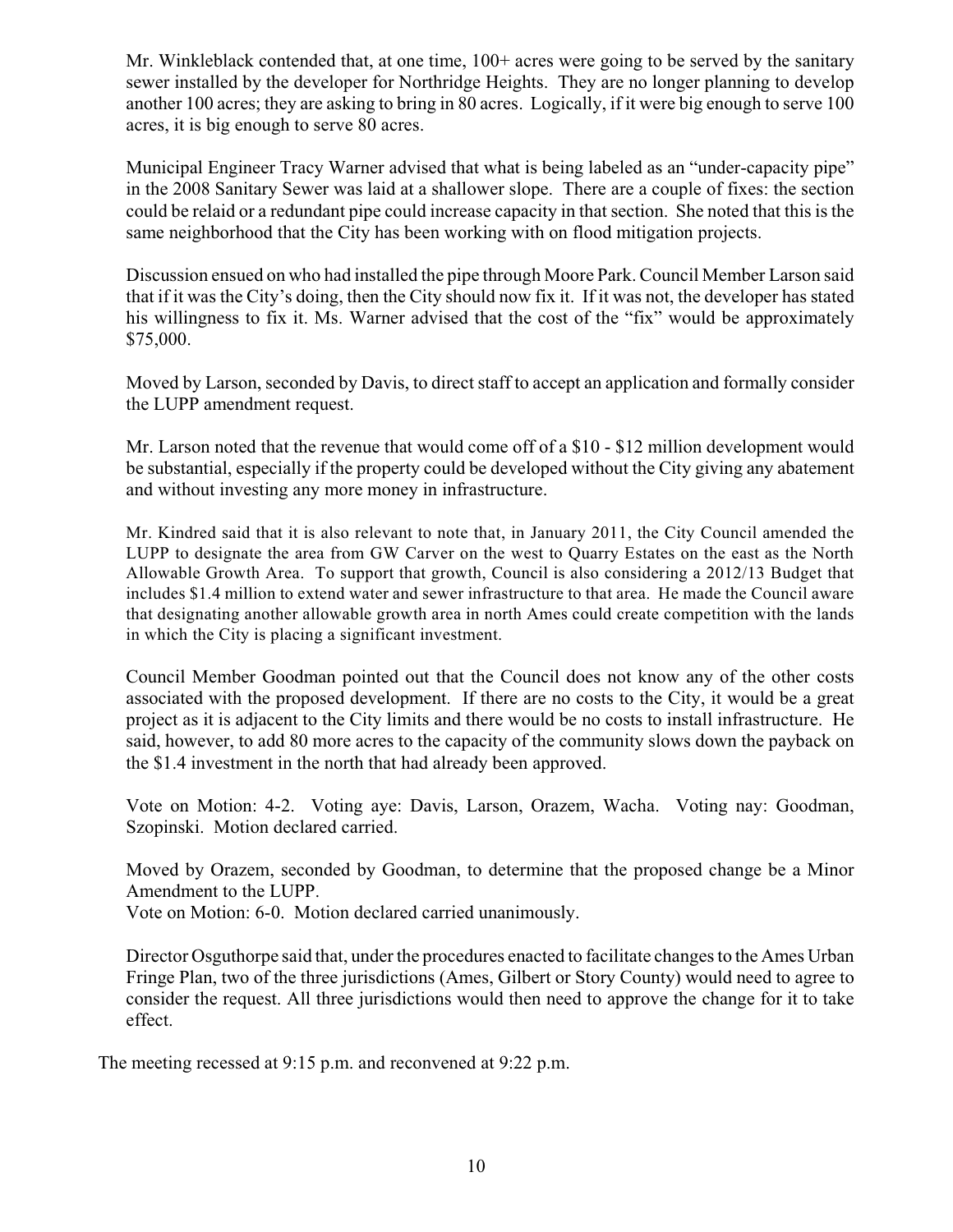**STEAM TURBINE NO. 8 PARTS:** Moved by Davis, seconded by Goodman, to reject all bids for Steam Turbine No. 8 Parts Procurement and authorizing staff to proceed with overhaul, with the intent to make necessary repairs and allow third-party suppliers to obtain information for future supply of replacement parts.

Vote on Motion: 6-0. Motion declared carried unanimously.

**CONTRACT FOR RADIO FREQUENCY IDENTIFIED (RFID) PROJECT:** Library Director Art Weeks introduced Mike Quinn, Information Services Division, who would be the Project Manager of the RFID, if approved. Mr. Weeks advised that tagging the collection would be done in Phase I. Phase II of this project would come before the Council after the library expansion is complete.

Moved by Goodman, seconded by Wacha, to adopt RESOLUTION NO. 12-102 approving a contract with SirsiDynix/Bibliotheca of Lehi, Utah, for Radio Frequency Identification (RFID) project in an amount not to exceed \$92,719.95.

Roll Call Vote: 6-0. Resolution declared adopted unanimously, signed by the Mayor, and hereby made a portion of these minutes.

**2012 TIGER GRANT APPLICATION FOR INTERMODAL FACILITY:** Transit Director Sheri Kyras explained that the U. S. Department of Transportation (USDOT) recently released a notice of funding availability for its 2012 TIGER Program. Grant applications are due no later than March 22, 2012.

Director Kyras advised that the one caveat with this Grant application is the timing. The decision on the Tiger Grant in question won't be made until July; however, completion of the first phase of the Intermodal Facility will occur in June. The surface parking lot constructed in Phase I will need to be removed to make way for the additional parking structure that is part of Phase II. According to Ms. Kyras, it is the Federal Transit Administration's (FTA) policy to request repayment of federal interest when a capital project is demolished before the end of its useful life. It is anticipated that the FTA will request 100% of the cost of the surface parking lot, which is estimated at \$275,000. Iowa State University (ISU) and City officials have indicated a possibility of sharing the additional project cost \$137,500 each. City Manager Schainker advised that an email had been received from ISU Vice-President of Business and Finance stated that the University would be interested in submitting another TIGER application and funding 50% of possible repayment costs to FTA, if a grant were approved.

At the inquiry of Council Member Goodman, Ms. Kyras advised that it would not be possible to hold off on the paving of the parking lot since in order to be in compliance with the first grant, it would have to be completed.

City Manager Schainker noted that the \$137,500 had not been built in the budget.

Moved by Wacha, seconded by Davis, to adopt RESOLUTION NO. 12-103 authorizing CyRide staff to prepare and submit 2012 TIGER grant application for Phase II of the Intermodal Facility, and if approved, provide 50% of the cost to repay federal interest up to a maximum of \$137,500. Roll Call Vote: 6-0. Resolution declared adopted unanimously, signed by the Mayor, and hereby made a portion of these minutes.

**605 AND 615 EAST LINCOLN WAY:** Planning and Housing Steve Osguthorpe explained that this issue pertained to the required amount of parking contained in the current *Municipal Code*. A change in use has been proposed for the commercial building at 605 East Lincoln Way, which is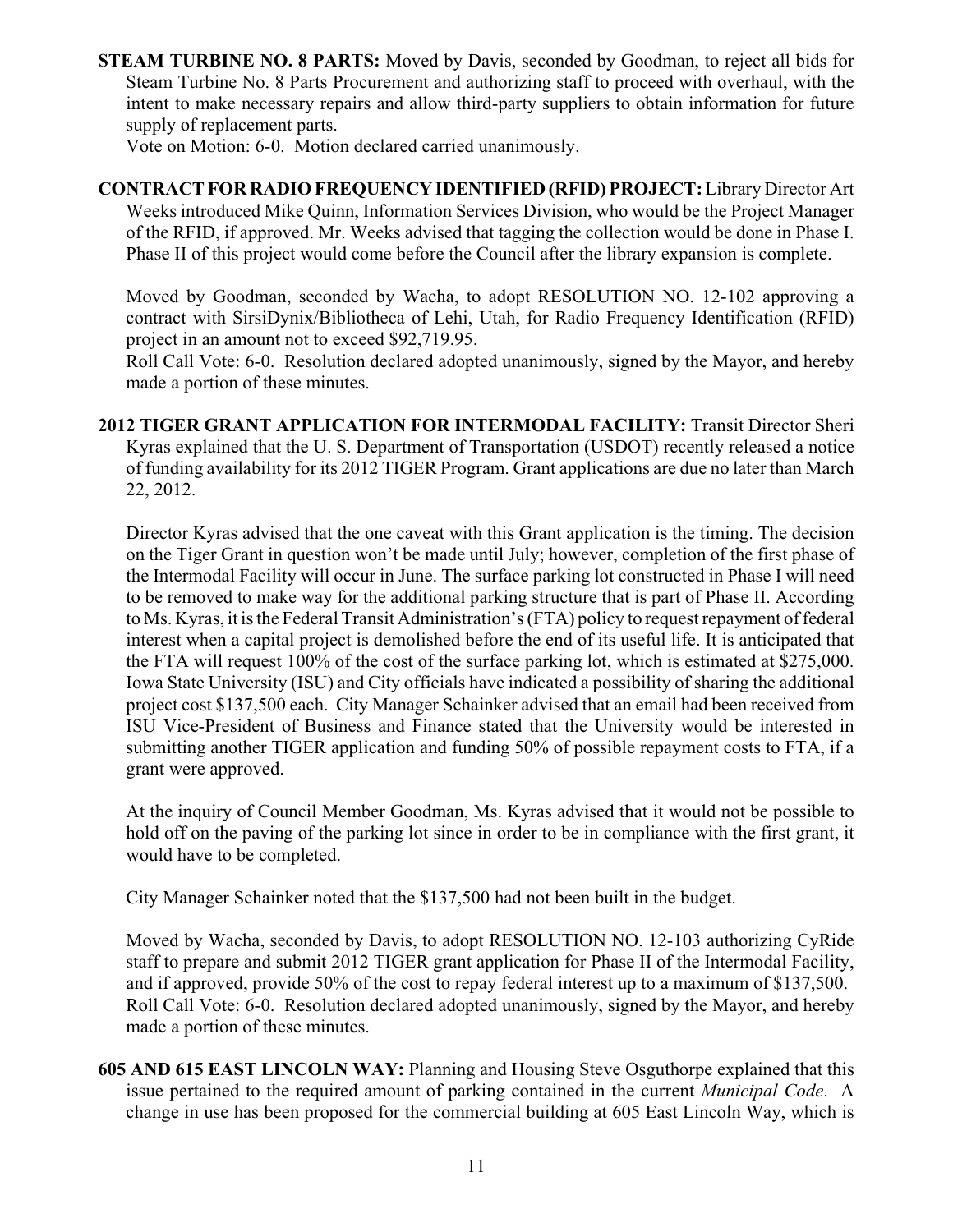zoned as Highway-Oriented Commercial. The building is currently vacant. The proposed tenant is a health club facility. For the proposed facility, 28 parking spaces would be required; however, there are only 28 parking spaces on the entire site, and the proposed facility would only encompass a little more than half of the building. Because there are other tenants that need parking spaces, the site would not be able to provide 28 spaces for only one tenant.

According to Mr. Osguthorpe, the developer brought to staff's attention that there were more spaces on the site than staff had initially calculated. It was thought that additional spaces would have to be garnered from an adjacent property; however, that is no longer the case. Director Osguthorpe reported that for the building in question to be totally occupied, additional parking spaces are needed. Those spaces may be located off-site. It is anticipated than an adjacent area will be developed for future parking, and through a Remote Parking Agreement, can be made available for use by the building in question. To allow the proposed tenant to open, a Development Agreement for 605 and 615-719 East Lincoln Way needs to be approved by the City Council. That Agreement states that until the remote parking may occur off-site, the balance of the building at 605 East Lincoln Way will remain vacant. By approving the Developer's Agreement, all 28 parking spaces on site will be usable by the health club facility.

Moved by Goodman, seconded by Davis, to adopt RESOLUTION NO. 12-104 approving a Development Agreement with R. Friedrich and Sons for 605 and 615 East Lincoln Way. Roll Call Vote: 6-0. Resolution declared adopted unanimously, signed by the Mayor, and hereby made a portion of these minutes.

**DOWNTOWN FACADE GRANTS:** City Planner Jeff Benson told the Council that, over the past ten years, 23 Facade Grants had been approved in the amount of \$323,000, which has resulted in \$1.6 million in investments.

Mr. Benson brought the Council's attention to two issues. The first issue was that the six grant applications total \$88,300; however, there is only \$44,000 remaining in the program budget. The second one is that the Council had formerly agreed to a policy of not offering grants to properties that had already received grants. He noted that 301 Main (the Sheldon Munn building) consists of several businesses, and one of those, Nature's Touch, had already received a grant. StylEyes, which is another business within the Sheldon Munn building, had applied for this round of funding. Council Member Goodman noted that it was the Council's intention to make the funding available to multiple establishments. Even though StylEyes is located in the Sheldon-Munn building, it is a separate business from Nature's Touch, which is also located .in the Sheldon-Munn.

Moved by Goodman, seconded by Davis, to adopt RESOLUTION NO. 12-105 approving six grants, as recommended by staff, totaling \$88,300, which will include the following:

| Address                   | Business or Building Name:              | Amount   |
|---------------------------|-----------------------------------------|----------|
| 121 Main Street           | Vacant, formerly Pyle Photo             | \$15,000 |
|                           | (Design fees)                           | 1,000    |
| 123 Main Street           | Sportsman's Lounge                      | \$15,000 |
| $2085^{\text{th}}$ Street | McClanahan Studio (in Lechner Building) | \$10,300 |
| 205 Main Street           | Vacant, formerly Antique Ames           | \$15,000 |
|                           | (Design fees)                           | 1,000    |
| 301 Main Street           | StylEyes (in Sheldon-Munn)              | \$15,000 |
| 203 Main Street           | Vacant, formerly Antique Ames           | \$15,000 |
|                           | (Design fees)                           | 1,000    |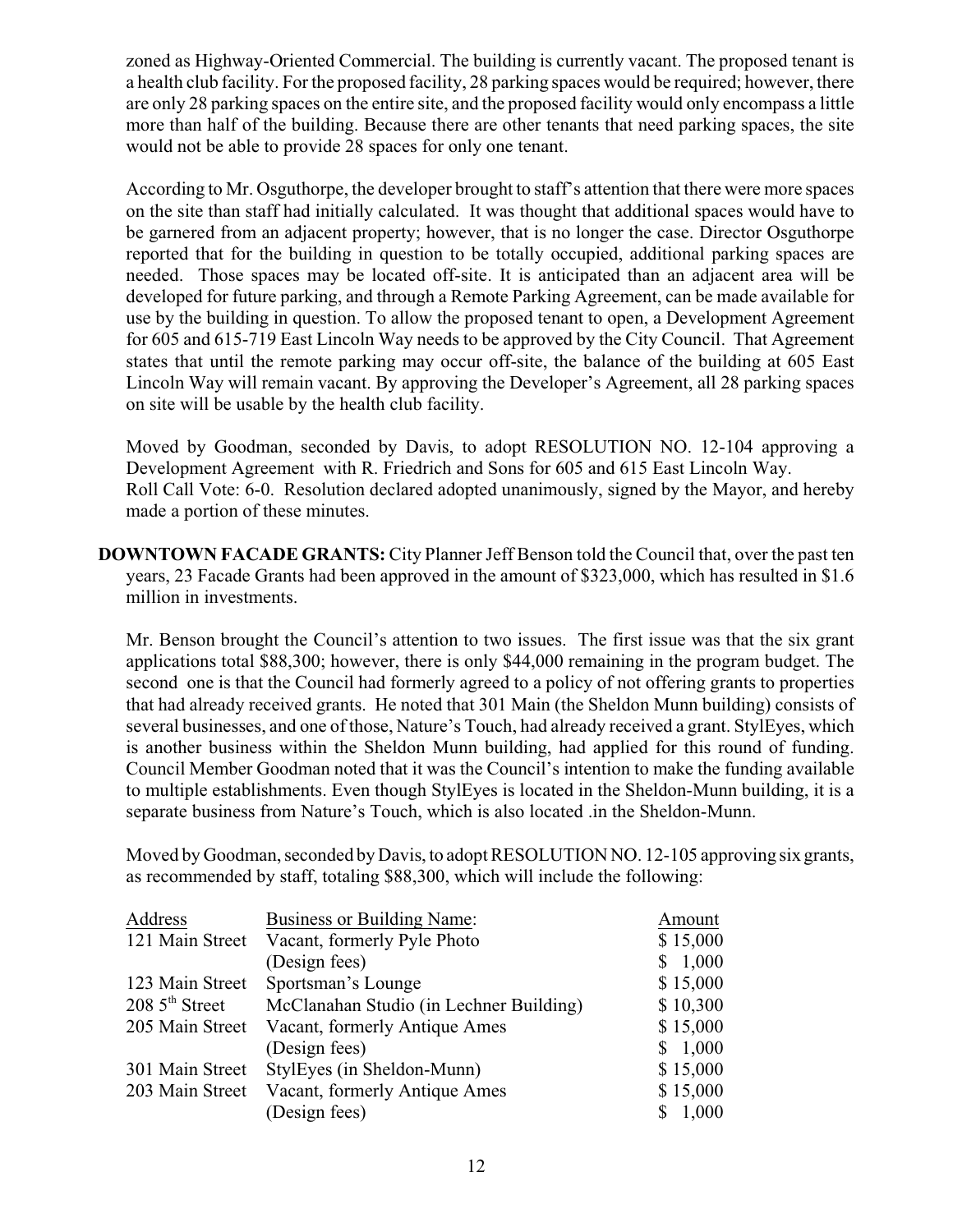Council Member Larson offered his opinion that, by providing these grants to Main Street businesses, the City is incentivizing retail.

Roll Call Vote: 6-0. Resolution declared adopted unanimously, signed by the Mayor, and hereby made a portion of these minutes.

**FUNDING REQUEST FOR RETAIL MARKET ANALYSIS:** City Manager Schainker explained that he and Dan Culhane, the Executive Director of the Ames Economic Development Commission (AEDC), had begun discussions about possible partnerships to accomplish mutual goals. It was agreed that the first step should be to complete a market study. Mr. Schainker further stated that the AEDC had researched companies that could provide market level data and analyses regarding the residents and workers within Ames. That data is needed to get a better understanding of the retail trade area, the residential and workforce consumer populations within the trade area, and the specific retailers who match the profiles of the City's trade area's consumer population. According to Mr. Schainker, Buxton appeared to offer more than other companies that rely mostly on census demographic information when performing market analyses. Buxton holds the largest repository of household level information in the United States, and they are able to analyze hundreds of variables/values across many categories.

Catherine Scott, 1510 Roosevelt, Ames, noted that Iowa State University performed a retail analysis, which was completed in 2011, and asked why that was not good enough. According to Ms. Scott, Ames is a "B" Market, and there are some stores that would never come to Ames because it is not an "A" Market. She is not sure that the City will get its money's worth from the Buxton group. Council Member Orazem explained that the analysis performed by ISU was based on sales tax data and does not provide the same type of data that Buxton will provide.

At the inquiry of Council Member Orazem, Mr. Culhane said it was anticipated that the Analysis would be received within 60 to 90 days from signing the contract with Buxton.

Moved by Davis, seconded by Larson, to adopt RESOLUTION NO. 12-106 approving the request from the AEDC to share equally in the cost of hiring Buxton to build the Retail Matching Model, deploy the Model, and provide 12-month access to the data through SCOUT. Roll Call Vote: 6-0. Resolution declared adopted unanimously, signed by the Mayor, and hereby made a portion of these minutes.

## **REQUEST FOR TRAVEL EXPENSES FOR CITY COUNCIL MEMBERS PARTICIPATING IN THE CHAMBER OF COMMERCE'S WASHINGTON, D.C., TRIP: City Manager Schainker** advised that it had been a long-standing policy that the City would pay for the costs for Council members to attend Iowa League of Cities, National League of Cities, and Town and Gown Association Conferences. As a result of that policy, the staff typically includes in the Council's budget funds for a limited number of members to attend those important Conferences. In the event that a Council member desires to attend a Conference other than those, the request needs to be placed on a Council agenda for the City Council to decide whether or not to approve attendance and cost reimbursement.

Mr. Schainker said that he was bringing this issue to the Council's attention because the Ames Chamber of Commerce is planning a trip to Washington, D.C., in mid-April to lobby Ames' Congressional Delegation and has invited the Mayor, Council, and City Manager to accompany Chamber representatives.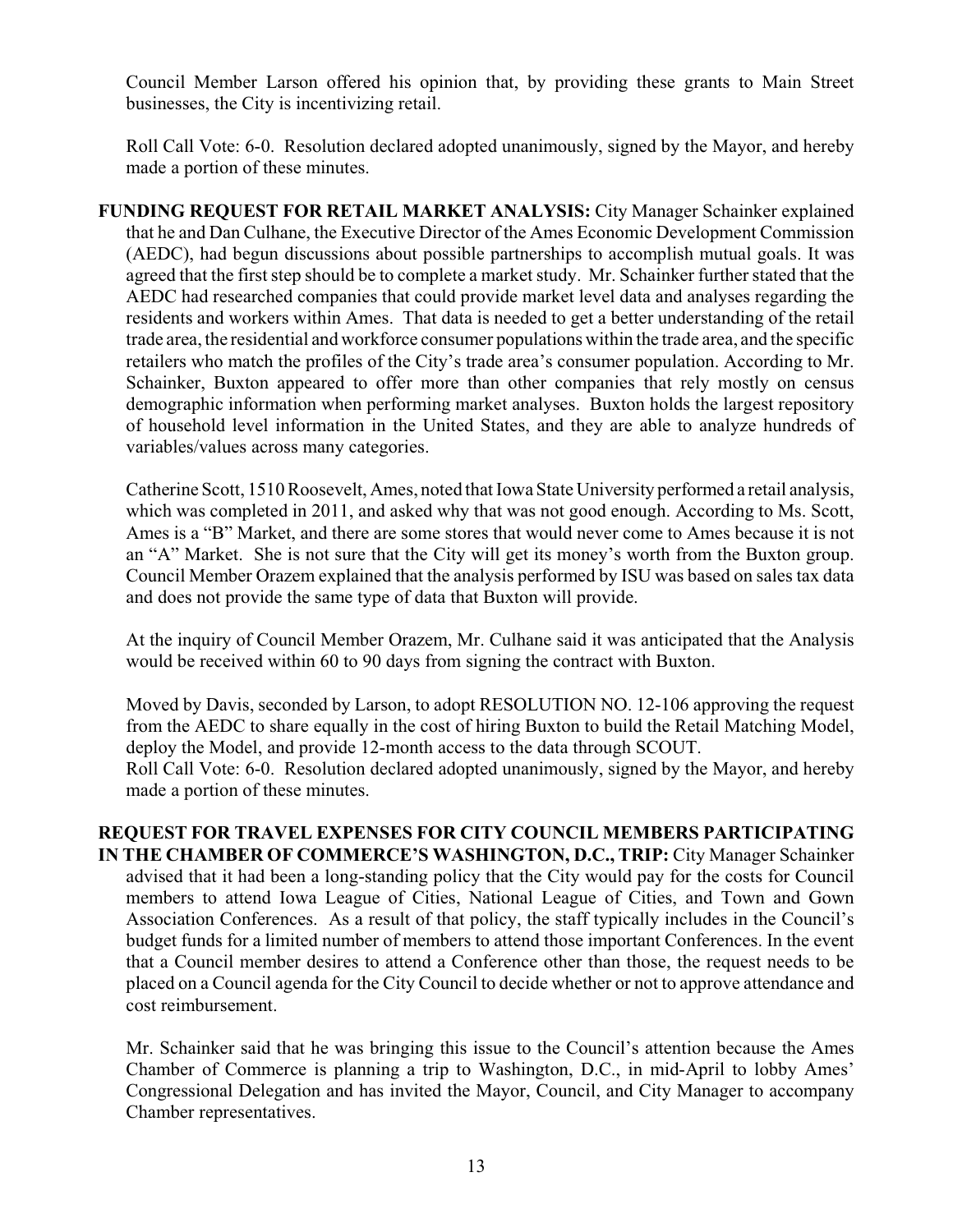City Manager Schainker said that it would be difficult to justify two lobbying trips so close together (one at the NLC Conference and one with the Chamber); however, he thought that this year offered a unique opportunity to participate in the Chamber's trip to Washington. Mayor Campbell related that the Iowa League of Cities Executive Director had indicated to her that there are not as many issues to be discussed this year at the National League of Cities Conference as there had been in the past.

Council Member Goodman provided testimony that he had gone on the Chamber's trip in the past, and he felt that it was definitely beneficial to the City. He noted that the issues the Chamber Delegation had routinely brought to the Congressional Delegation are City and Iowa State University issues.

Council Members Davis and Larson indicated that they would like to participate with the Chamber's Delegation.

Moved by Goodman, seconded by Wacha, to approve Council Members Davis and Larson and City Manager Schainker to participate in the Chamber's trip to Washington, D.C., Roll Call Vote: 6-0. Resolution declared adopted unanimously, signed by the Mayor, and hereby made a portion of these minutes.

**LOGO STYLE GUIDE:** Public Relations Officer Susan Gwiasda noted that staff was moving forward with implementing a new City logo in partnership with other organizations that promote and market Ames. It had been recommended that the City purchase and utilize an Ames Brand Standards Guide (Stylebook), which will provide direction, conformity, and consistency throughout the City organization on property use of the new logo.

Ms. Gwiasda noted that the City had not been asked to make any financial contribution toward the prior costs associated with developing the logo, as those had been paid for by the Ames Convention and Visitors Bureau and Chamber of Commerce. It is felt that standards for logo usage will help ensure a uniform and professional appearance for the City. The Guide would be created by Push Branding & Design at a cost of approximately \$7,500, which could come from the balance remaining in the Ames Visioning Project.

Moved by Goodman, seconded by Davis, to adopt RESOLUTION NO. 12-090 redirecting \$7,500 of the remaining \$7,689 budgeted for the Ames Visioning Project to Push Branding & Design for development of a Brand Standards Guide for the new logo.

Roll Call Vote: 6-0. Resolution declared adopted unanimously, signed by the Mayor, and hereby made a portion of these minutes.

**ANNUAL RESIDENT SATISFACTION SURVEY:** Public Relations Officer Susan Gwiasda noted that this will be the 30<sup>th</sup> Annual Resident Satisfaction Survey. She asked the Mayor and City Council if they had any current policy issues that they would like to see included in the Survey to be sent in the spring.

Council Member Goodman said he would be interested in how people feel about different types of economic development (TIFs, abatements, facade grants, infrastructure, investment into new lands)and locations (Campustown, Downtown, South Duff, SE  $16<sup>th</sup>$ , east of Highway 30 for possible industrial lands). Council Member Wacha felt that it would be difficult to explain the types of economic development. In addition, he did not think that he, as a Council member, would base decisions on that information. Council Members Davis concurred that explaining TIF would be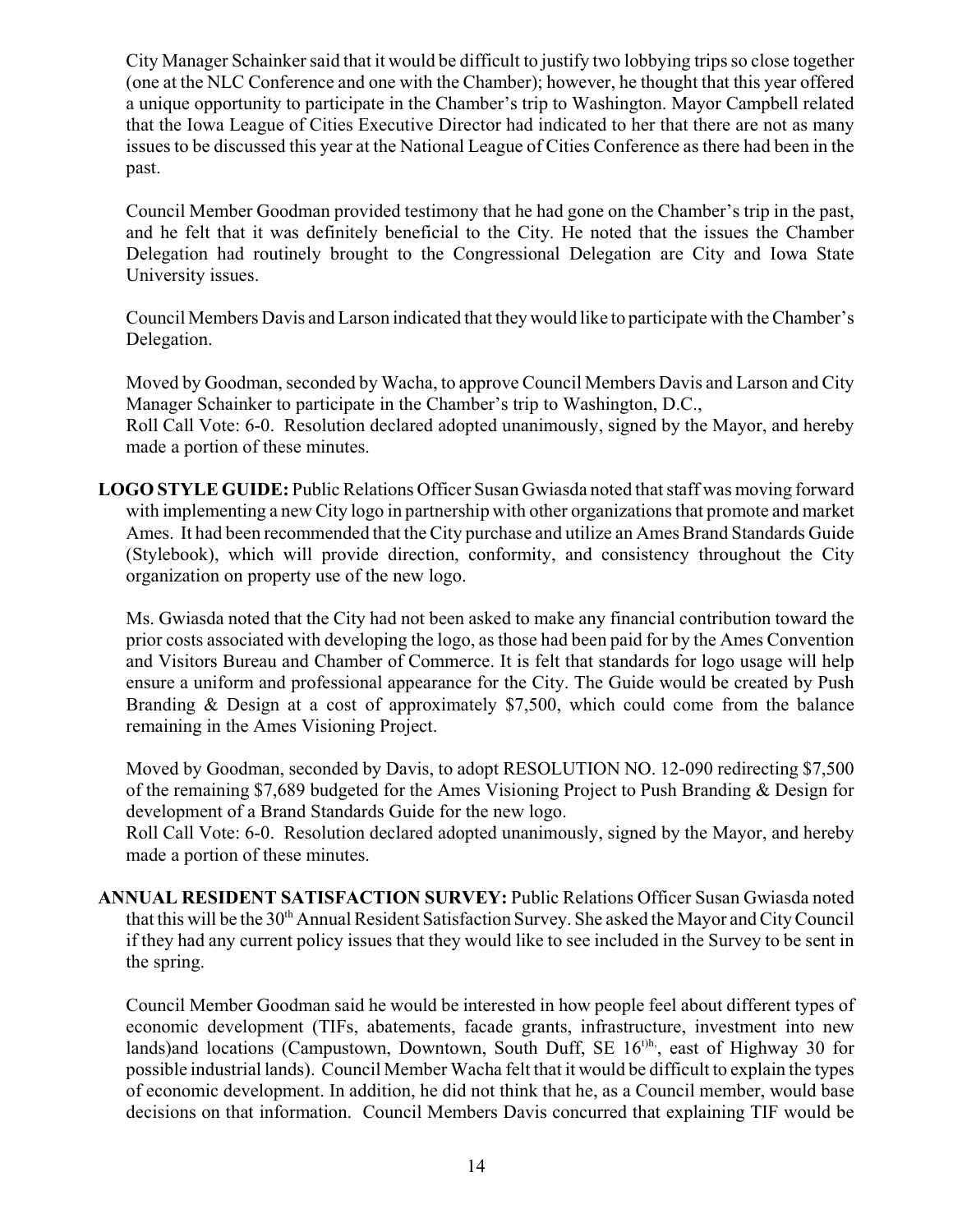difficult. Council Member Wacha recommended that residents could be asked what area of the community they felt could use more economic development. Council Member Orazem felt that the type of economic development (commercial, industrial, retail) most desired by residents could be asked. Council Member Szopinski said she would like to know how people define economic development. Mr. Goodman also thought that it would be helpful to know if residents preferred the City to invest in existing businesses or potential new businesses. Council Member Larson expressed his opinion that it would be better to deal with those types of questions in a workshop session where public input could be received and discussions held. Council Member Goodman said he had received emails from people who do not want to discuss this type of issue in a workshop setting.

Council Member Davis said that he preferred to provide the Public Relations Officer with the outcomes that they expected rather than write the questions.

Moved by Goodman, seconded by Szopinski, to direct the Public Relations Officer to craft a question that gives the following information: "Do residents prefer their tax dollars be used to subsidize existing businesses or new businesses?"

Vote on Motion: 4-2. Voting aye: Goodman, Orazem, Szopinski, Wacha. Voting nay: Davis, Larson. Motion declared carried.

Moved by Goodman, seconded by Szopinski, to direct the Public Relations Officer to craft a question that gives the following information: "Do residents prefer these incentives to be spent in Downtown, Campustown, South Duff, SE 16<sup>th</sup>, North Grand Mall, Somerset." Vote on Motion: 4-2. Voting aye: Goodman, Orazem, Szopinski, Wacha. Voting nay: Davis, Larson. Motion declared carried.

**COUNCIL COMMENTS:** Moved by Larson, seconded by Davis, to refer to staff the letter from Bourns dated February 23, 2012; and if action is needed, bring information back to the City Council. Vote on Motion: 6-0. Motion declared carried unanimously.

Council Member Larson said that citizens continually ask him what can be done to the railroad tracks on Duff Avenue.

Moved by Larson, seconded by Goodman, to direct the City Manager to visit with Union Pacific about plans to address the railroad tracks on Duff Avenue. Vote on Motion: 6-0. Motion declared carried unanimously.

**CLOSED SESSION:** Moved by Davis, seconded by Goodman, to hold a Closed Session as provided by Section 21.5(1)c, *Code of Iowa*, to discuss strategy with counsel for matters presently in litigation; and, as provided by Section 20.17(3), *Code of Iowa*, to discuss collective bargaining strategy. Roll Call Vote: 6-0. Motion declared carried unanimously.

The meeting reconvened in Regular Session at 11:08 p.m.

Moved by Davis, seconded by Goodman, to adopt RESOLUTION NO. 12-108 ratifying the contract with IUOE 234 (Blue Collar).

Roll Call Vote: 6-0. Resolution declared adopted unanimously, signed by the Mayor, and hereby made a portion of these minutes.